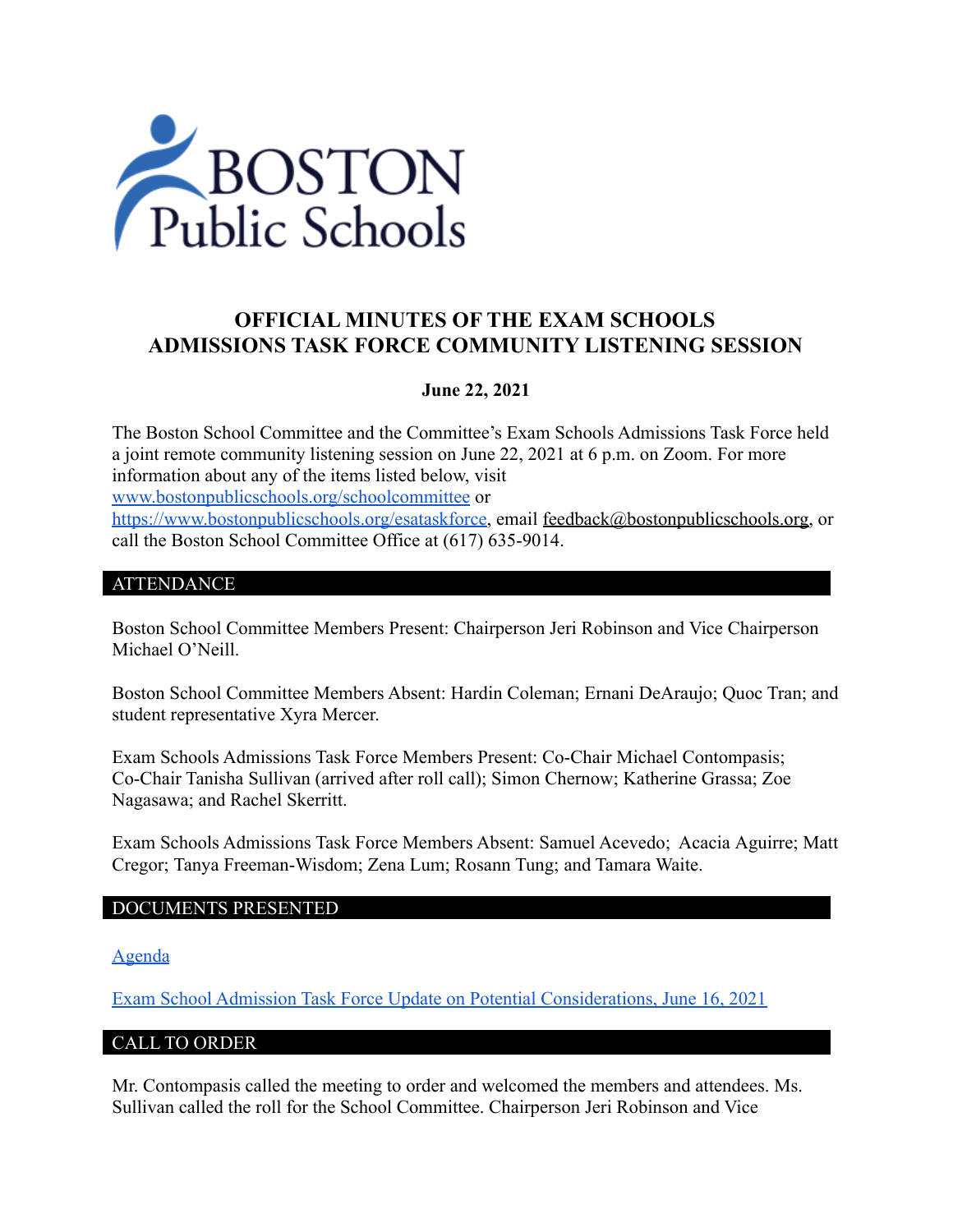#### **Boston School Committee and Exam Schools Admissions Task Force Remote Community Listening Session Zoom** *June 22, 2021*

Chairperson Michael O'Neill were present; Hardin Coleman; Ernani DeAraujo; Quoc Tran; and student representative Xyra Mercer were absent.

Ms. Parvex called the roll for the Exam Schools Admissions Task Force. Co-Chair Michael Contompasis; Simon Chernow; Katherine Grassa; Zoe Nagasawa; and Rachel Skerritt were present. Co-Chair Tanisha Sullivan arrived after roll call. Samuel Acevedo; Acacia Aguirre; Matt Cregor; Tanya Freeman-Wisdom; Zena Lum; Rosann Tung; and Tamara Waite were absent.

Mr. Contompasis announced that simultaneous interpretation services were available in Spanish, Haitian Creole, Cabo Verdean, Vietnamese, Cantonese, Mandarin, Portuguese, Somali, Arabic, and American Sign Language (ASL); the interpreters introduced themselves and gave instructions in their native language on how to access simultaneous interpretation by changing the Zoom channel.

Ms. Robinson thanked the Task Force for their work. She encouraged people to read the update on potential areas for consideration that the Task Force presented to the School Committee on June 16. The Task Force will present its final policy recommendation to the School Committee on June 30th. The Committee will vote on a final exam schools admissions policy in July. She asked speakers to be respectful.

## GENERAL PUBLIC COMMENT

- Armando Martinez, Boston Latin Academy alumnus, Mattapan resident, testified against Advanced Work Class (AWC) and against using a test as part of exam schools admissions.
- Mary Battenfeld, Quality Education for Every Student (QUEST), Jamaica Plain resident, testified against using a test as part of exam schools admissions.
- Patricia Kinsella, former BPS parent and educator, Northfield resident, testified against using MCAS scores as part of exam schools admissions.
- Marie Mercurio, parent, Boston Latin School (BLS) and Curley K-8 School, testified in favor of using an exam as part of exam schools admissions.
- Annie Spitz, parent, Roslindale resident, testified in favor of ensuring the exam schools admissions process is equitable for all students.
- Sara Adaire, South Boston resident, parent, testified in favor of using an exam as part of exam schools admissions.
- Christine Langhoff, Dorchester resident, former BPS parent, spoke about the importance of equitable resources and suggested establishing a cutoff for exam schools eligibility.
- Micaiah Brown, Boston Latin School parent, spoke against using MCAS as part of exam schools entrance criteria.
- Christine Jiang, West Roxbury resident, parent, testified in support of keeping an entrance exam.
- Suzanne Elsasser, parent of BLS graduate, Brighton resident, testified regarding potential admissions criteria.